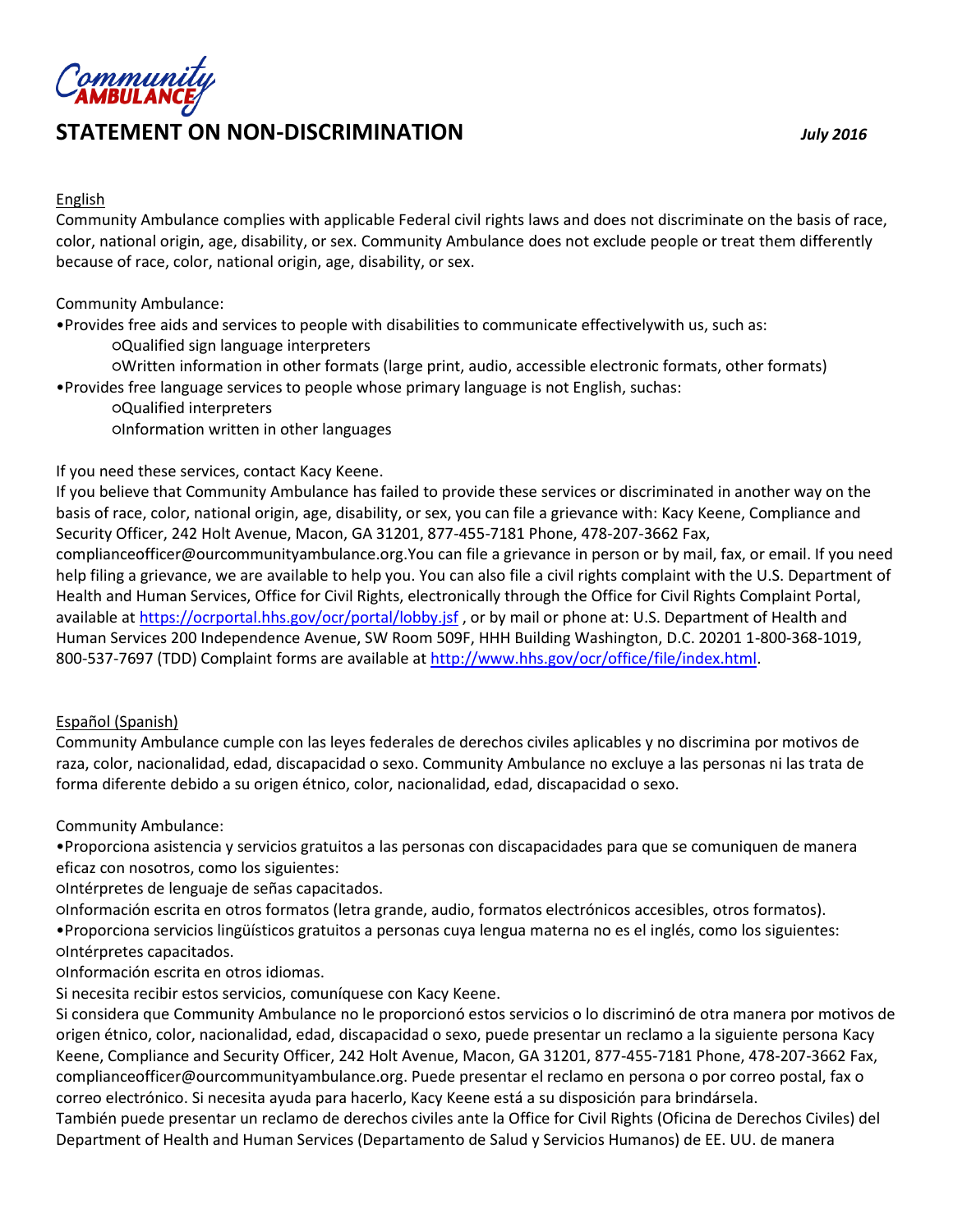electrónica a través de Office for Civil Rights Complaint Portal, disponible en <https://ocrportal.hhs.gov/ocr/portal/lobby.jsf> ,

o bien, por correo postal a la siguiente dirección o por teléfono a los números que figuran a continuación: U.S. Department of Health and Human Services 200 Independence Avenue, SW Room 509F, HHH Building Washington, D.C. 20201 1-800-368-1019, 800-537-7697 (TDD)

Puede obtener los formularios de reclamo en el sitio web [http://www.hhs.gov/ocr/office/file/index.html.](http://www.hhs.gov/ocr/office/file/index.html)

### 한국어(Korean)

Community Ambulance 은(는) 관련 연방 공민권법을 준수하며 인종, 피부색, 출신 국가, 연령, 장애 또는 성별을 이유로 차별하지 않습니다. CA 은(는) 인종, 피부색, 출신 국가, 연령, 장애 또는 성별을 이유로 누군가를 배제하거나 다른 방식으로 대우하지 않습니다.

#### Community Ambulance:

•장애인들이 저희와 효과적으로 의사소통할 수 있도록 다음과 같은 무료 지원과 서비스를 제공합니다. ○자격있는 수화 통역자

○다른 형식의 서면 정보(큰 활자, 음성, 사용 가능한 전자 형식, 기타 형식)

•주로 사용하는 언어가 영어가 아닌 이들에게는 다음과 같은 무료 언어 서비스를 제공합니다.

○자격있는 통역자

○다른 언어로 작성된 서면 정보

이러한 서비스가 필요하시면 Kacy Keene 에 연락하십시오.

Community Ambulance 이(가) 인종, 피부색, 출신 국가, 연령, 장애 또는 성별을 이유로 이러한 서비스를 제공하지 않거나 다른 방식으로 차별했다고 생각하시는 경우Kacy Keene, Compliance and Security Officer, 242 Holt Avenue, Macon, GA 31201, 877-455-7181 Phone, 478-207-3662 Fax, complianceofficer@ourcommunityambulance.org. (으)로 연락하여 불만을 제기하실 수 있습니다. 직접 방문하거나 우편, 팩스 또는 이메일로 불만을 제기하실 수 있습니다. 불만 제기와 관련하여 도움이 필요하시면, Kacy Keene (으)로부터 지원을 받으실 수 있습니다.

또한 공민권 민원을 미국 Department of Health and Human Services (보건복지부), Office for Civil Rights(시민권 사무국)에

<https://ocrportal.hhs.gov/ocr/portal/lobby.jsf> 에 있는 시민권 사무국민원 포털을 통해 전자 방식으로 제출하거나 우편이나 전화로 제출할 수 있습니다. 주소 및 연락처는 다음과 같습니다.

U.S. Department of Health and Human Services 200 Independence Avenue, SW Room 509F, HHH Building Washington, D.C. 20201 1-800-368-1019, 800-537-7697 (TDD)

민원 양식은 [http://www.hhs.gov/ocr/office/file/index.html](http://www.hhs.gov/ocr/office/file/index.html%20에%20있습니다) 에 있습니다.

Tiếng Việt (Vietnamese)

Appendix A to Part 92—Sample Notice Informing Individuals About Nondiscrimination and Accessibility Requirements and Sample Nondiscrimination Statement: Discrimination is Against the Law

Community Ambulance tuân thủ luật dân quyền hiện hành của Liên bang và không phân biệt đối xử dựa trên chủng tộc, màu da, nguồn gốc quốc gia, độ tuổi, khuyết tật, hoặc giới tính. Community Ambulance không loại trừ mọi người hoặc đối xử với họ khác biệt vì chủng tộc, màu da, nguồn gốc quốc gia, độ tuổi, khuyết tật, hoặc giới tính.

Community Ambulance:

•Cung cấp dịch vụ hỗ trợ miễn phí cho những người khuyết tật để giao tiếp với chúng tôi có hiệu quả, như:

○Thông dịch viên ngôn ngữ ký hiệu đủ năng lực

○Thông tin bằng văn bản ở các định dạng khác (chữ in lớn, âm thanh, định dạng điện tử có thể tiếp cận, các định dạng khác)

•Cung cấp miễn phí các dịch vụ ngôn ngữ cho những người có ngôn ngữ chính không phải là tiếng Anh, như: ○Thông dịch viên đủ năng lực

○Thông tin được trình bày bằng ngôn ngữ khác

Nếu bạn cần những dịch vụ này, hãy liên hệ Kacy Keene

Nếu bạn tin rằng Community Ambulance không cung cấp những dịch vụ này hoặc phân biệt đối xử theo cách khác dựa trên chủng tộc, màu da, nguồn gốc quốc gia, độ tuổi, khuyết tật, hoặc giới tính, bạn có thể nộp đơn khiếu nại với Kacy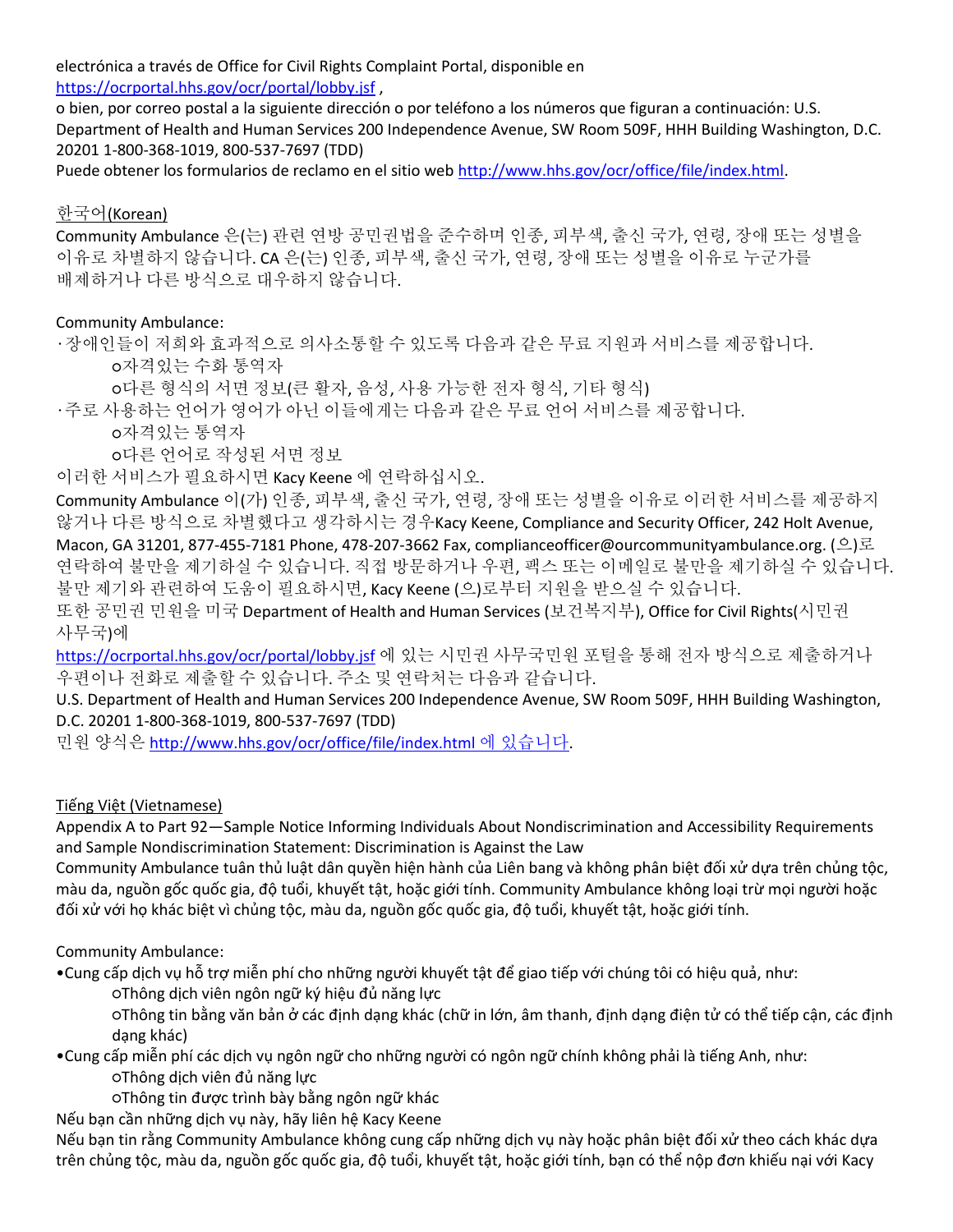Keene, Compliance and Security Officer, 242 Holt Avenue, Macon, GA 31201, 877-455-7181 Phone, 478-207-3662 Fax, complianceofficer@ourcommunityambulance.org. Bạn có thể trực tiếp nộp đơn khiếu nại hoặc gửi qua đường bưu điện, chuyển fax, hoặc email. Nếu bạn cần trợ giúp nộp đơn khiếu nại, Kacy Keene sẵn sàng giúp bạn.

Bạn cũng có thể nộp đơn khiếu nại về dân quyền lên U.S. Department of Health and Human Services (Bộ Y Tế và Dịch Vụ Nhân Sinh Hoa Kỳ), Office for Civil Rights (Văn Phòng Dân Quyền) bằng

hình thức điện tử qua Office for Civil Rights Complaint Portal, có trên trang

<https://ocrportal.hhs.gov/ocr/portal/lobby.jsf> , hoặc qua đường bưu điện hoặc bằng điện thoại tại:

U.S. Department of Health and Human Services 200 Independence Avenue, SW Room 509F, HHH Building Washington, D.C. 20201 1-800-368-1019, 800-537-7697 (TDD)

Các mẫu khiếu nại có trên trang [http://www.hhs.gov/ocr/office/file/index.html.](http://www.hhs.gov/ocr/office/file/index.html)

#### [Français](http://www.hhs.gov/sites/default/files/sample-ce-notice-french.pdf) (French)

Community Ambulance respecte les lois fédérales en vigueur relatives aux droits civiques et ne pratique aucune discrimination basée sur la race, la couleur de peau, l'origine nationale, l'âge, le sexe ou un handicap. Community Ambulance n'exclut et ne traite aucune personne différemment en raison de sa race, sa couleur de peau, son origine nationale, son âge, son sexe ou son handicap.

Community Ambulance :

•Fournit gratuitement des aides et services aux personnes handicapées afin de permettre une communication efficace avec nous, par exemple :

○Interprètes qualifiés en langue des signes

○Informations écrites dans d'autres formats (gros caractères, audio, formats électroniques accessibles, autres formats)

•Fournit gratuitement des services linguistiques aux personnes dont la langue principale n'est pas l'anglais, par exemple: ○Interprètes qualifiés

○Informations écrites dans d'autres langues

Si vous avez besoin de ces services, contactez Kacy Keene

Si vous pensez que Community Ambulance

n'a pas fourni ces services ou a fait preuve d'une autre forme de discrimination basée sur la race, la couleur de peau, l'origine nationale, l'âge, le sexe ou le handicap, vous pouvez déposer une réclamation auprès de Kacy Keene,

Compliance and Security Officer, 242 Holt Avenue, Macon, GA 31201, 877-455-7181 Phone, 478-207-3662 Fax, complianceofficer@ourcommunityambulance.org. Vous pouvez déposer une réclamation en personne ou par courrier, télécopie ou e-mail. Si vous avez besoin d'aide pour déposer une réclamation, Kacy Keene se tient à votre disposition pour vous y aider.

Vous pouvez également déposer une réclamation concernant vos droits civiques auprès de l'U.S. Department of Health and Human Services (Département de la Santé et des Services Sociaux des États-Unis), Office for Civil Rights (Bureau des Droits Civiques), par voie électronique via l'Office for Civil Rights Complaint Portal, disponible à l'adresse <https://ocrportal.hhs.gov/ocr/portal/lobby.jsf> , par courrier

ou par téléphone à : U.S. Department of Health and Human Services 200 Independence Avenue, SW Room 509F, HHH Building Washington, D.C. 20201 1-800-368-1019, 800-537-7697 (TDD)

Des formulaires de réclamation sont disponibles à l'adress[e http://www.hhs.gov/ocr/office/file/index.html](http://www.hhs.gov/ocr/office/file/index.html)

### [繁體中文](http://www.hhs.gov/sites/default/files/sample-ce-notice-chinese-trd.pdf) (Chinese)

Community Ambulance 遵守適用的聯邦民權法律規定,不因種族、膚色、民族血統、年齡、殘障或性別而歧視任 何人。Community Ambulance 不因種族、膚色、民族血統、年齡、殘障或性別而排斥任何人或以不同的方式對待 他們。

Community Ambulance:

•向殘障人士免費提供各種援助和服務,以幫助他們與我們進行有效溝通,如:

○合格的手語翻譯員 ○以其他格式提供的書面資訊(大號字體、音訊、無障礙電子格式、其他格式)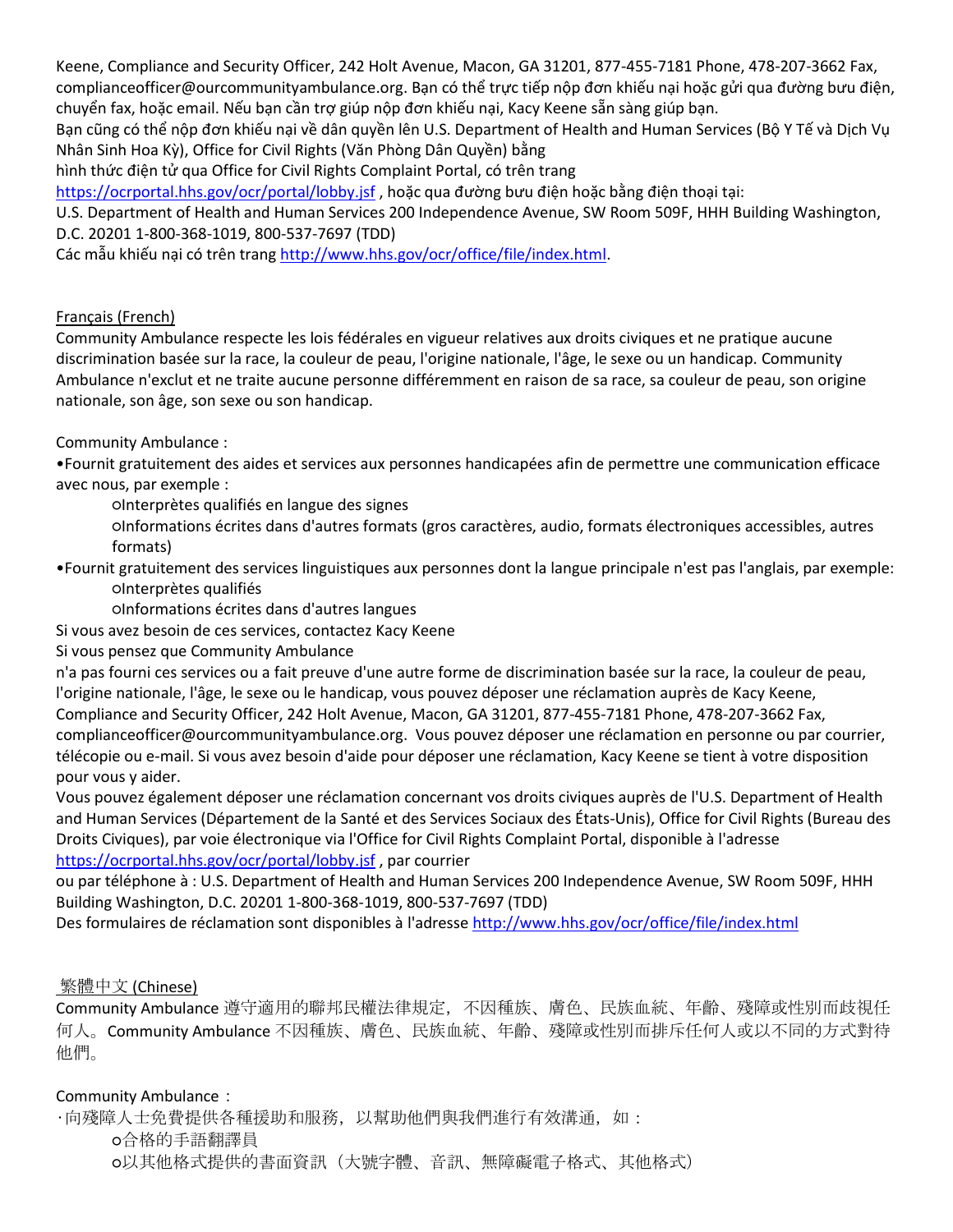•向母語非英語的人員免費提供各種語言服務,如:

○合格的翻譯員

○以其他語言書寫的資訊

如果您需要此類服務,請聯絡 Kacy Keene

如果您認為 Community Ambulance 未能提供此類服務或者因種族、膚色、民族血統、年齡、殘障或性別而透過其 他方式歧視您,您可以向 Kacy Keene, Compliance and Security Officer, 242 Holt Avenue, Macon, GA 31201, 877-455-7181 Phone, 478-207-3662 Fax, complianceofficer@ourcommunityambulance.org。您可以親自提交投訴,或者以郵 寄、傳真或電郵的方式提交投訴。如果您在提交投訴方面需要幫助,Kacy Keene 可以幫助您。

您還可以向 U.S. Department of Health and Human Services(美國衛生及公共服務部)的Office for Civil Rights(民權 辦公室)提交民權投訴,透過 Office for Civil Rights Complaint Portal

以電子方式投訴:<https://ocrportal.hhs.gov/ocr/portal/lobby.jsf> , 或者透過郵寄或電話的方式投訴:

U.S. Department of Health and Human Services 200 Independence Avenue, SW Room 509F, HHH Building Washington, D.C.20201 1-800-368-1019, 800-537-7697 (TDD) (聾人用電信設備)

登入 <http://www.hhs.gov/ocr/office/file/index.html>可獲得投訴表格。

#### Deutsch (German)

Community Ambulance erfüllt geltenden bundesstaatliche Menschenrechtsgesetze und lehnt jegliche Diskriminierung aufgrund von Rasse, Hautfarbe, Herkunft, Alter, Behinderung oder Geschlecht ab. Community Ambulance lehnt den Ausschluss oder die unterschiedliche Behandlung von Menschen aufgrund von Rasse, Hautfarbe, Herkunft, Alter, Behinderung oder Geschlecht ab.

Community Ambulance:

•Bietet kostenlose Hilfe und Dienstleistungen für Menschen mit Behinderung zur effektiven Kommunikation, wie z. B.: ○Qualifizierte Gebärdensprachen-Dolmetscher

○Schriftliche Informationen in anderen Formaten (große Ausdrucke, Audio, zugängliche elektronische Formate, sonstige Formate)

•Bietet kostenlose Sprachdienste für Menschen, deren Hauptsprache nicht Englisch ist, wie z. B.:

○Qualifizierte Dolmetscher

○Schriftliche Informationen in anderen Sprachen

Sollten Sie diese Dienstleistungen benötigen, so wenden Sie sich an Kacy Keene

Sollten Sie der Ansicht sein, dass Community Ambulance es versäumte, diese Dienstleistungen anzubieten, oder auf sonstige Weise aufgrund von Rasse, Hautfarbe, Herkunft, Alter, Behinderung oder Geschlecht diskriminierte, so können Sie eine Beschwerde einreichen bei Kacy Keene, Compliance and Security Officer, 242 Holt Avenue, Macon, GA 31201, 877-455-7181 Phone, 478-207-3662 Fax, complianceofficer@ourcommunityambulance.org. Sie können eine Beschwerde persönlich oder per Post, Fax oder E-Mail einreichen. Sollten Sie Hilfe beim Einreichen einer Beschwerde benötigen, so steht Ihnen Kacy Keene gerne zur Verfügung.

Sie können ebenfalls eine Menschenrechtsbeschwerde einreichen bei: Department of Health and Human Services (U.S.- Gesundheitsministerium), Office for Civil Rights (Amt für Bürgerrechte), elektronisch über das Office for Civil Rights Complaint Portal, zugänglich über<https://ocrportal.hhs.gov/ocr/portal/lobby.jsf>, oder per Post oder telefonisch an: U.S. Department of Health and Human Services 200 Independence Avenue, SW Room 509F, HHH Building Washington, D.C. 20201 1-800-368-1019, 800-537-7697 (TDD)

Beschwerdeformulare sind verfügbar unte[r http://www.hhs.gov/ocr/office/file/index.html.](http://www.hhs.gov/ocr/office/file/index.html)

## ह िंदी (Hindi)

Community Ambulance लागू होने योग्य संघीय नाग¤रक अिधकार क़ाननू का पालन करता ह ैऔर जाित, रंग, रा¤ीय मूल, आयु, िवकलांगता, या @लग के आधार पर भेदभाव नहल करता ह।ै Community Ambulance जालित, रंग, रा@ीय मूल, आयु, िवकलांगता, या ¤लग के आधार पर लोग¤ को बाहर या उनके साथ अलग तरह का बतार्व नह¤ करता ह।ै

Community Ambulance: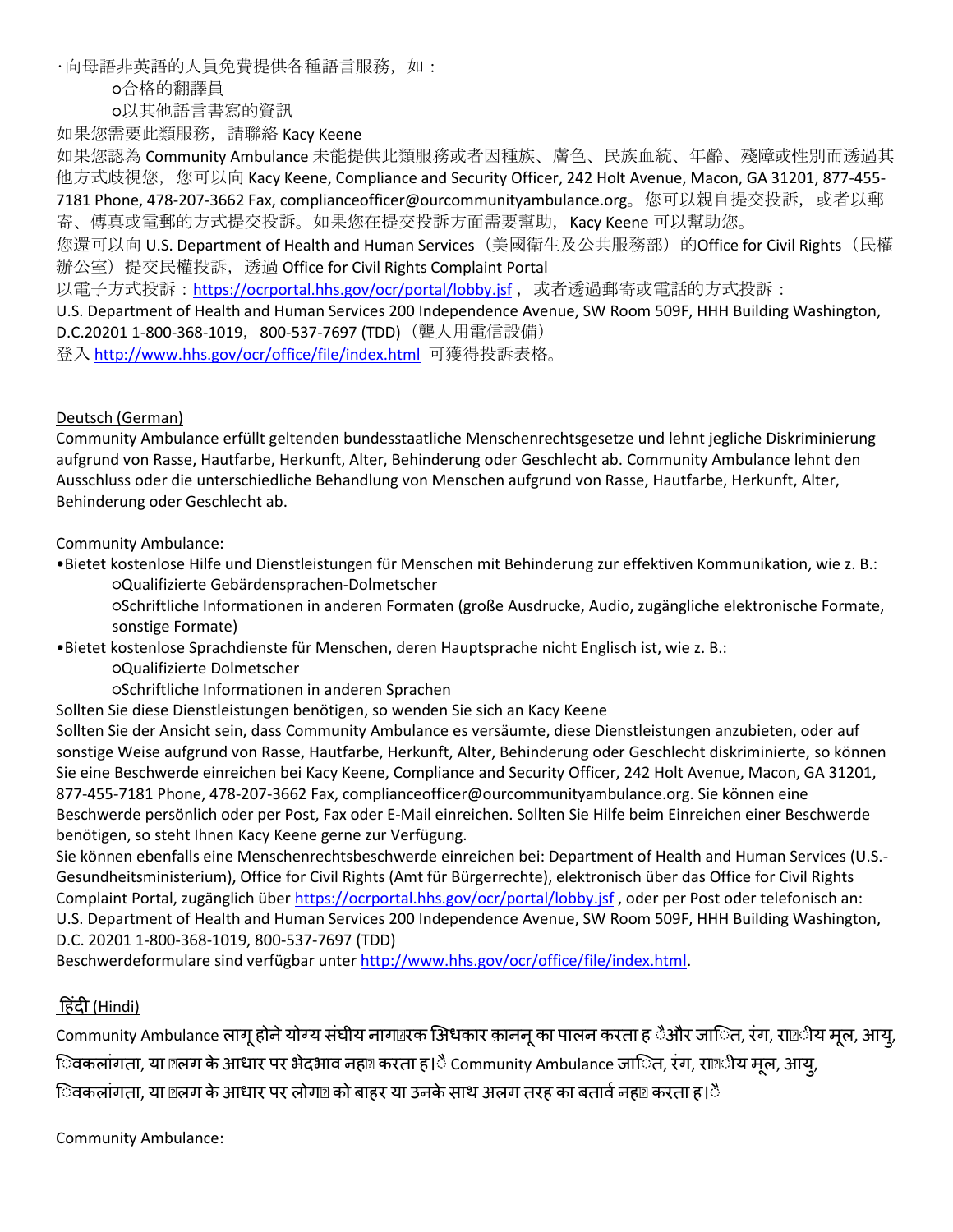•िवकलांग लोग@ को हमारे साथ @भावशाली ढंग से संवाद करने के िलए िनःशल्क सहायता और सेवाएं @दानकरता है, जैसे: ंयोग्यता®ा® सांकेितक भाषा दुभाॅिषया

୦अन्य फॉम¤ट (बड़े ख़र, ऑिडयो, सूलभ इलेक्™ॉिनक फॉम™ट, अन्य फॉम™ट) म™ िलिखत जानकारी

•िजन लोगा का छा थिमक भाषा आं ेज़ी नहा है उन लोगा को िनःश्ल्क भाषा सेवाएं एदान करता है, जैसे:

ंयोग्यता@ा@ दुभािषया

**ुअन्य भाषा** मात्र िलिखत जानकारी

य¤द आपको इन सेवा¤ क¤ आवश्यकता ह ैतो Kacy Keene से संपक कर र ¤

य¤द आपको िवखास ह ै क Community Ambulance ये सेवाएं ख़दान करने म¤ िवफल रहा ह याै जालित, रंग, राख़ीय मूल, आयु, िवकलांगता, या @लग के आधार पर @कसी तरह से कोई भेदभाव @कया ह ैतो आप िन@िलिखत के पास िशकायत दजर् करा सकते ह: Kacy Keene, Compliance and Security Officer, 242 Holt Avenue, Macon, GA 31201, 877-455-7181 Phone, 478-207-3662 Fax, complianceofficer@ourcommunityambulance.org. आप स्वयं जाकर या डाक, फैक्स, या ईमेल @ारा भी िशकायत दजर करा सकते हूं । या याद आपको िशकायत दजर कराने मा सहायता का आवश्यकता है तो Kacy Keene आपका सहायता के िलए उपलब्ध ह।ै

आप <https://ocrportal.hhs.gov/ocr/portal/lobby.jsf>पर उपलब्ध, Office for Civil Rights

Complaint Portal के माध्यम से इलेक्ट्रॉिनक तरीके से, या डाक या फोन ट्रारा भी U.S. Department of Health and Human Services (यू.एस. िडपाटर्माट ऑफ़ हेल्थ एण्ड ह्यूमन साथवसेज़), Office for Civil Rights (ऑएफस फॉर िसिवल राइट्स) के पास भी एक नाग¤रक अिधकार िशकायत दजर करा सकते ह¤:

U.S. Department of Health and Human Services 200 Independence Avenue, SW Room 509F, HHH Building Washington, D.C. 20201 1-800-368-1019, 800-537-7697 (TDD) िशकायत फॉमर् <http://www.hhs.gov/ocr/office/file/index.html>पर उपलब्ध हृः।

# Adamawa (Fulfulde)

Community Ambulance yaada e keeri kawtal lesdi kadin peerootiral walaa ngam daliila tagdi e nonnde e asngol lesdi e duuɓi e ŋakkere malla mbaadi. Community Ambulance henndindiraayi himɓe malla jogorooɓe feere ngam daliila tagdi e nonnde e asngol lesdi e duuɓi e ŋakkere malla mbaadi.

Community Ambulance:

•hokka ŋakkuɓe kuuje caahu nden walla-ɓe ngam ɓe ngewtida e meeɗen, bano:

- oheɓuki firtirooɓe juuɗe annduɓe
- obinndi nder ɗate goɗɗe (binndi jaajuɗi, oodiyo, ɗate goɗɗe ɗe jaman, goɗɗe ɗate)

•hokka ɓe anndaa Tuubankoore walliinde wolde caahu, bano:

ofirtooɓe annduɓe

ohabaru nder bolle goɗɗe

To a yiɗi walliinde nde'e, tawu Kacy Keene

To a jaɓii Community Ambulance hokkataa walliinde nde'e malla feerootirii ngam daliila tagdi e nonnde e asngol lesdi e duuɓi e mbaadi a waaway ngulla to: Kacy Keene, Compliance and Security Officer, 242 Holt Avenue, Macon, GA 31201, 877-455-7181 Phone, 478-207-3662 Fax, complianceofficer@ourcommunityambulance.org. A waaway ngulla e hoore maaɗa malla bataakewol malla fas malla iimel. To a yiɗi walliinde to wullaaki, Kacy Keene nde ɗon ngam maaɗa. A waaway ngulloɗa dow aybaaɗo to hukuma Yebre Njamu e Hakkilanki Himɓe ka Ameerika, to oofisru Hakke Ɓii Adama, dow laawol binndol jaman ngol hiite laawol oofisru

Pootal Gullaali Hakke Bii Adama, gonngol to <https://ocrportal.hhs.gov/ocr/portal/lobby.jsf>, malla bataakewol malla telefol to: Department of Health and Human Services 200 Independence Avenue, SW Room 509F, HHH Building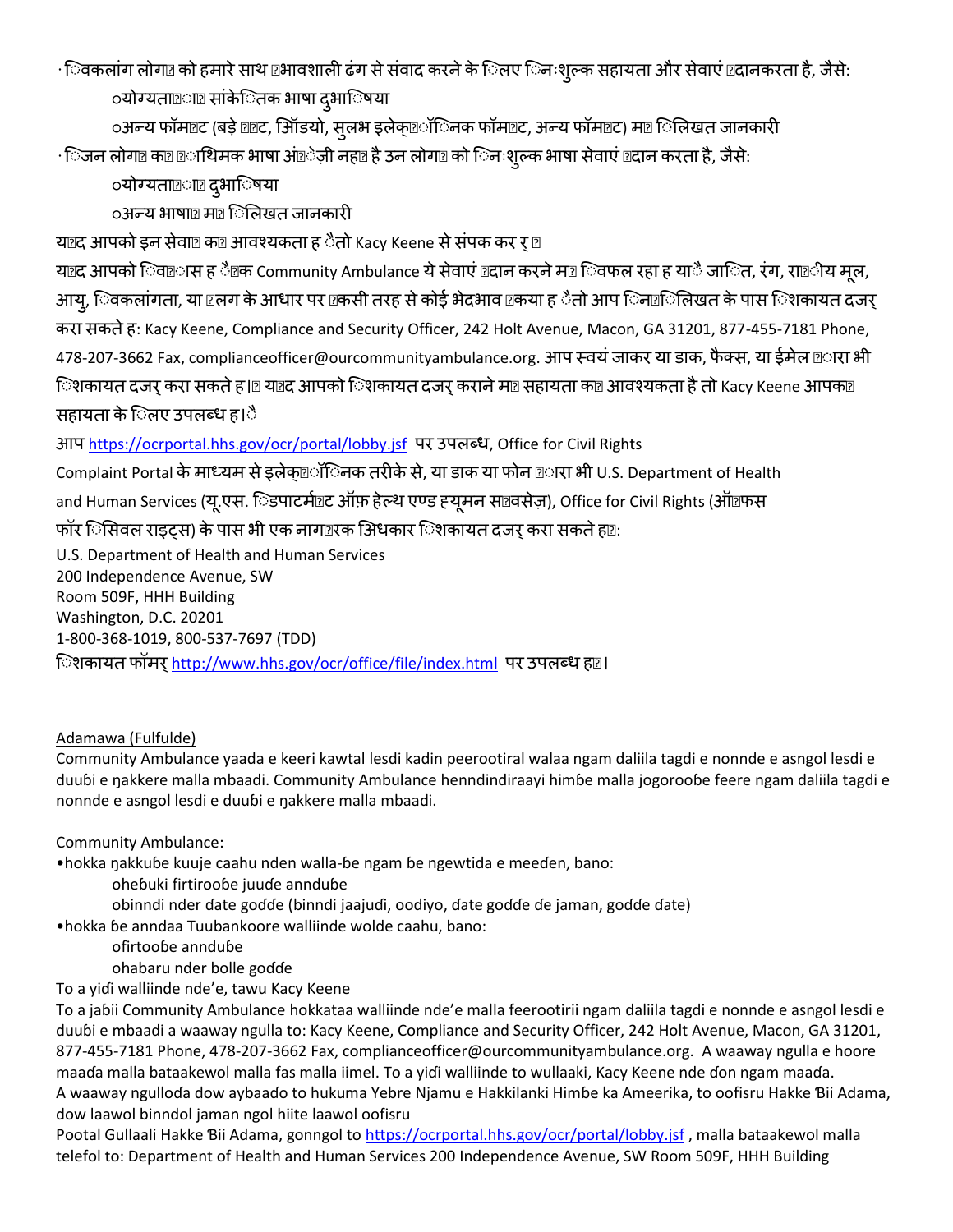Washington, D.C. 20201 1-800-368-1019, 800-537-7697 (TDD) Ɗereeji Gullaali e tawee to <http://www.hhs.gov/ocr/office/file/index.html> .

## ગજુ રાતી (Gujarati)

Community Ambulance સમવાયી નાગ@રક અિધકાર કાયદા સાથે @ુસંગત છે અને @િત,રંગ, રાષ્ટ્ર@ય @ળ, @મર, અશક્તતા અથવા Memol આધાર ભેદભાવ રાખવામા ંઆવતો નથી. Community Ambulance Mિત, રંગ, રાષ્ટ્ર ાથળ, Mનર, અશક્તતા, અથવા લ**ાગગક કારણ લોકો બાકાત નથી અથવા તેમની સા**થે અલગ વતર્ન કરવામા ંઆવા ુંનશી. ્

## Community Ambulance:

•અમાર¤ સાથે અસરકારક ર¤ત સદં¤શાવ્યવહાર કરવામા ંઅક્ષમ @વા ક અશક્ત લોકોમાટ@ નીચે પ્રમાણેની મફત સહાય અને સેવાઓ 17ર1 પાડવામા ંઆવે છે:

○લાયકાત ધરાવતા સાંકઅુતક ભાષાના ુુભાઅુષયા

<u>િ</u>અન્ય ફોમ@ટમા લખાયલે મા@ફતી (મોટ@િપ્રન્ટ, ઓ@ડયો, @લભુ ઇલક્ટ્રોિનક ફોમ@ટ, ંે

િન્ય ફોમટ)

∙ણની પ્રાશિમક ભાષા ણગ્રેણ ન હોય તેવા લોકોને નીચે પ્રમાણેની મફત ભાષા સેવાઓણૂરણ પાડવામાં આવે છેઃ

○લાયકાત ધરાવતા ુુભાઅુષયા

○િન્ય ભાષાઓમાંલખવામાંઆવેલી માહતી

તમાર¤ આ સેવાઓની જ®ર હોય તો, સંપકર કરો Kacy Keene

જો તમે માનતા હો ક¤ આ સેવાઓ ર શ પાડવા માટ¤ Community Ambulance િનષ્ફળ ગયા છે અથવા ™િત, રંગ, રાષ્ટ્ર¤ય ™વા,

**ामर, અશક્તતા અથવા nem**ગના આધારા અથવા અન્ય પ્રકાર ભદભાવ રાખ છ, તો તમે Kacy Keene, Compliance and Security Officer, 242 Holt Avenue, Macon, GA 31201, 877-455-7181 Phone, 478-207-3662 Fax,

complianceofficer@ourcommunityambulance.org. સમક્ષ ફ®રચાદ દાખલ કર® શકો છો. તમે ફ®રચાદ ®બ®મા ંઅથવા

મેઇલ, ફક્સ, અથવા ઇમેઇલ દ્વારા દાખલ કર® શકો છો. તમને ફ®રચાદ દાખલ કરવામા ંમદદ જોઈતી હોય તો Kacy Keene તમને મદદ કરવા માટા ઉપલબ્ધ છે.

તમેthe U.S. Department of Health and Human Services (ધી ⊠ુએસ. ડાયાટમાર ઓફ હલ્થ ાએન્ડ ામન ુસવાાેસિસ),

Office for Civil Rights (ઓફ¤સ ફોર િસિવલ રાઇટસ ]ને પણ) ર્

https://ocrportal.hhs.gov/ocr/portal/lobb.jsf Office for Civil Rights Complaint પર ઉપલબ્ધ

Portal, મારફત િવજ્ઞ રાજસે અથવા નીચના સરનામે મેઇલ ક ફોન કરા ફારચાદ નાહ્યાવી શકો છો ે ્ે છ

U.S. Department of Health and Human Services 200 Independence Avenue, SW Room 509F, HHH Building Washington, D.C. 20201 1-800-368-1019, 800-537-7697 (TDD) ફ©રચાદ@ું ફ્રોમર્ અહ્@ ઉપલબ્ધ છે .

### Português (Portugese)

Community Ambulance cumpre as leis de direitos civis federais aplicáveis e não exerce discriminação com base na raça, cor, nacionalidade, idade, deficiência ou sexo. Community Ambulance não exclui ou trata de forma diferente devido à raça, cor, nacionalidade, idade, deficiência ou sexo.

### Community Ambulance:

•Faculta ajuda e serviços gratuitos a pessoas com dificuldades de comunicar de forma eficaz connosco, tais como: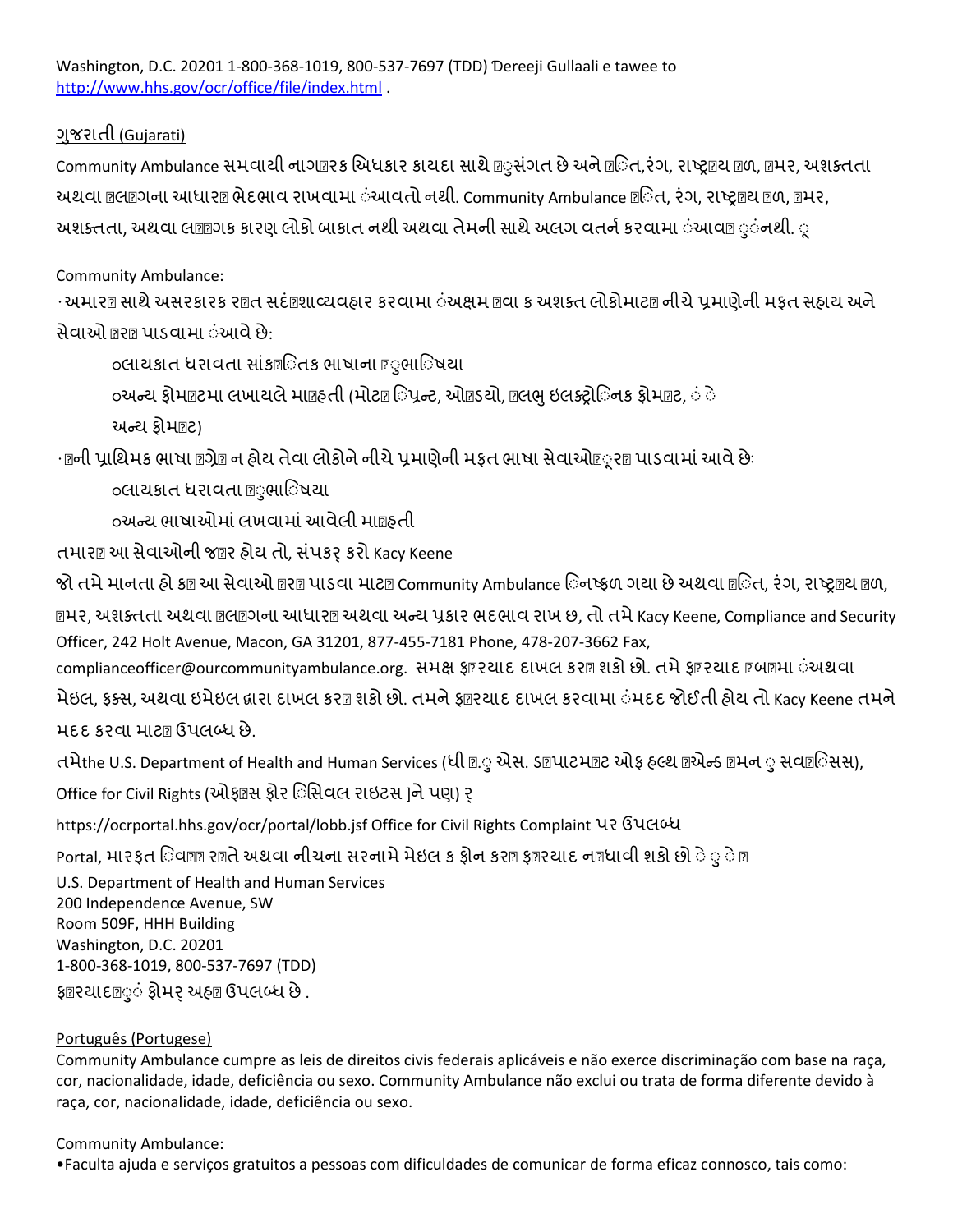○Intérpretes de língua gestual qualificados

○Informação escrita noutros formatos (impressão maior, áudio, formatos electrónicos acessíveis, outros formatos)

•Faculta serviços linguísticas grátis a pessoas cuja língua principal não é inglês, tais como:

○Intérpretes qualificados

○Informação escrita noutros idiomas

Se necessita destes serviços, contacte Kacy Keene

Se considera que a Community Ambulance não cumpriu estes serviços ou exerceu discriminação de outra forma com base na raça, cor, nacionalidade, idade, deficiência ou sexo, pode apresentar uma reclamação junto de Kacy Keene, Compliance and Security Officer, 242 Holt Avenue, Macon, GA 31201, 877-455-7181 Phone, 478-207-3662 Fax, complianceofficer@ourcommunityambulance.org. Pode apresentar uma reclamação pessoalmente ou por correio, fax ou e-mail. Se precisar de ajuda para efectuar a reclamação, o/a Kacy Keene estará disponível para o/a auxiliar. Pode também apresentar uma reclamação de direitos civis junto do U.S. Department of Health and Human Services (Departamento de Saúde e dos Serviços Humanos dos Estados Unidos da América), Office for Civil Rights (Gabinete de Direitos Civis), por via electrónica através do Office for Civil Rights Complaint Portal, disponível em <https://ocrportal.hhs.gov/ocr/portal/lobby.jsf> , ou por correio ou telefone:

U.S. Department of Health and Human Services

200 Independence Avenue, SW

Room 509F, HHH Building

Washington, D.C. 20201

1-800-368-1019, 800-537-7697 (TDD)

Os formulários de reclamações encontram-se disponíveis em

[http://www.hhs.gov/ocr/office/file/index.html.](http://www.hhs.gov/ocr/office/file/index.html)

### Kreyòl Ayisyen (French Creole)

Community Ambulance konfòm ak lwa sou dwa sivil Federal ki aplikab yo e li pa fè diskriminasyon sou baz ras, koulè, peyi orijin, laj, enfimite oswa sèks. Community Ambulance pa ekskli moun oswa trete yo nan fason ki diferan akoz ras, koulè, peyi orijin, laj, enfimite oswa sèks yo.

Community Ambulance:

•Bay èd ak sèvis gratis pou moun ki andikape pou yo kominike avèk nou nan fason kiefikas, tankou:

○Enèprèt langaj siy ki kalifye

○Enfòmasyon ekri nan lòt fòma (gwo lèt, odyo, fòma elektwonik ki aksesib, lòtfòma)

•Bay sèvis lang gratis a moun lang prensipal yo pa Anglè, tankou:

○Enèprèt kalifye

○Enfòmasyon ki ekri nan lòt lang

Si w bezwen sèvis sa yo, kontakte Kacy Keene

Si w kwè Community Ambulance pa t bay sèvis sa yo oswa te fè diskriminasyon nan yon lòt fason sou baz ras, koulè, peyi orijin, laj, enfimite oswa sèks, ou ka depoze yon plent nan: Kacy Keene, [Mailing Address], [Telephone number], [TTY number—if covered entity has one], [Fax], [Email]. Ou ka depoze yon plent an pèsòn oswa pa lapòs, pa faks oswa pa imel. Si w bezwen èd pou w depoze yon plent Kacy Keene disponib pou ede w.

Ou ka depoze yon plent pou dwa sivil tou nan U.S. Department of Health and Human Services, (Ministè Sèvis Sante ak Imen Ameriken), Office for Civil Rights (Biwo Dwa Sivil) atravè Office for Civil Rights Portal, pa mwayen elektwonik ki disponib nan<https://ocrportal.hhs.gov/ocr/portal/lobby.jsf> , oswa pa lapòs oswa: U.S. Department of Health and Human Services 200 Independence Avenue, SW Room 509F, HHH Building Washington, D.C. 20201 1-800-368-1019, 800-537- 7697 (TDD) Fòmilè pou plent yo disponib na[n http://www.hhs.gov/ocr/office/file/index.html.](http://www.hhs.gov/ocr/office/file/index.html)

### (Arabic) الـ عربـ ية

ي ل تزم Ambulance Community أو ال عرق أ ساس ع لى ي م يز و ال ب ها ال معمول ال فدرال ية ال مدن ية ال ح قوق ب قوان ين يـ سـ تـ بـعد لا .الـ جـ نس ذ وع أو الإعـاقـة أو الـ سن أو الـ وطـ نـي الأ صـل أو الـ لمون Community Ambulance يـ عام لهم أو الأ شخاص .ال ج نس ذ و ع أو الإعاقـة أو الـ سن أو الـ وط نـي الأ صل أو الـ لون أو الـ نوع بـ سـ بب مخـ تـ لف نـ حو عـ لـي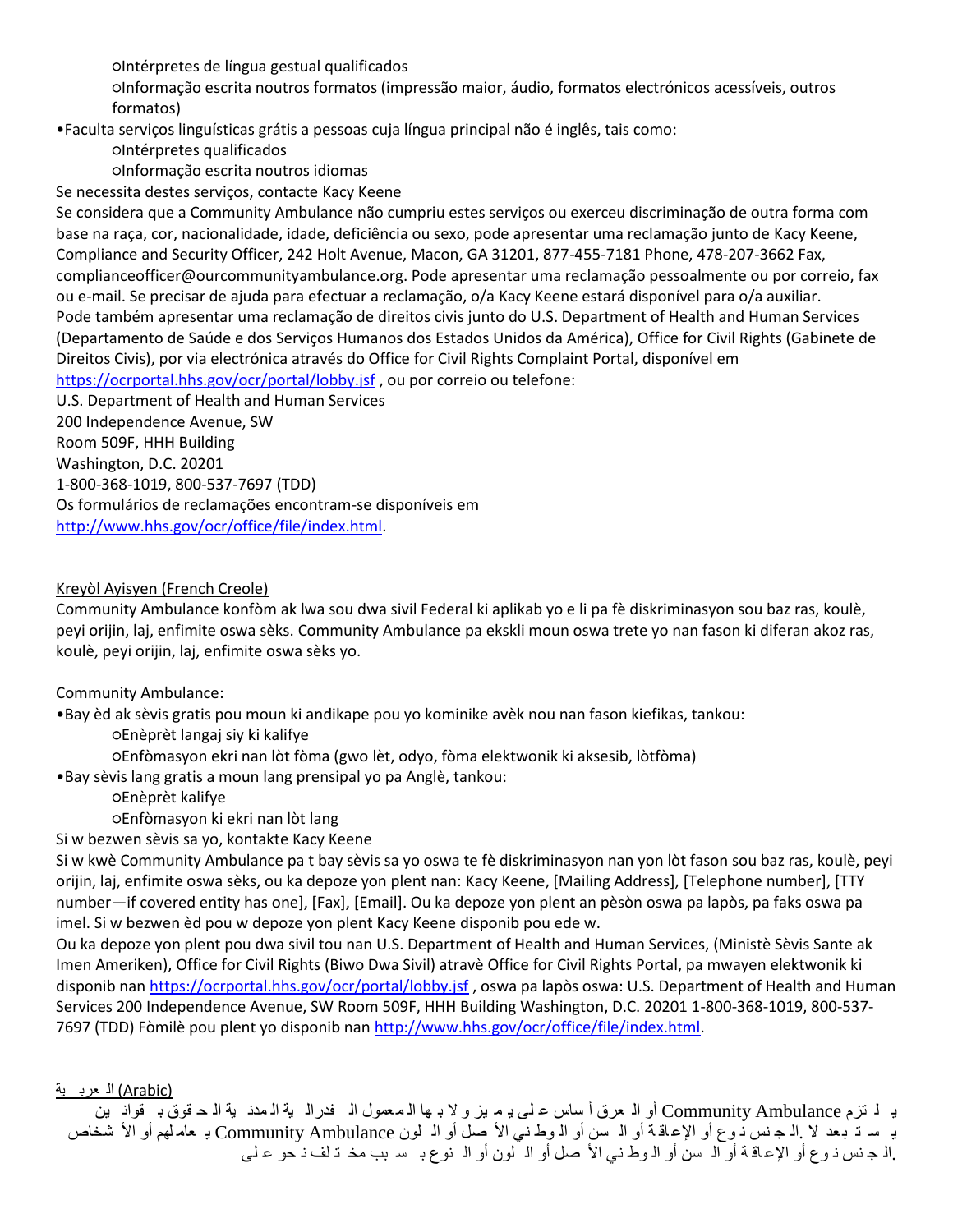: Community Ambulance رف وي تـ ادعا سَّم تـ امدخو ةيـ ناجم صاخـ شلأل نـم يـ وذ تـ اقـ اعـلإا لـ صاوتـ لل ةرو صب ةلاعـف مـعـنـا، لـ ثم: • ي مجرت م ةغل ةرا شإ ن ي لهؤم  $\circ$ م ت ي سرة، إل ك ترون ية ت ن س ي قات صوت ية، مواد ب يرة،ك ب أحرف مط بوعة( أخرى ب ت ن س ي قات ك تاب ية مع لومات  $\circ$ )ال ت ن س ي قات من ذل ك وغ ير : رف وي تـ لمدخ ةيـ و غل ةيـ ناجم صاخـ شـلأل نـ يذ لا مهـ تـغل ةيـ سا سـلأا تـ سـ يل الِه نـجـ لـ يـ زية، لـ ثم • ن يمجرت م ن ي لهؤم  $\circ$ ت امول عم ةب وت كم ت اغ لب ى رخأ  $\circ$ Kacy Keene, Compliance and Security Officer, 242 Holt Avenue, Macon, GA 31201, 877-455-7181 Phone, 478-207-3662 ت نك مجاحب ةدعا سم لل يـ ف مدق تـلا بـ شـكوى، نـ باف Fax, complianceofficer@ourcommunityambulance.org. Kacy Keene for Officeن كمي ا ض يأ ن أ مدق تت ى وك شب اي نورت كإل ةرازول Services Human and Health of Department( ةرازو اذإ ت امدخلا قيـ حـصـلا ةيـ ر شـ بـلاو( ، بـ تـكم Office for Civil Rights )بـ تـكم قـوقـ حـلا قيـ ندملا(، نـم لـ لاخ مبـ تك Ő. δδ أو https://ocrportal.hhs.gov/ocr/portal/lobby.jsf ر توف م ال لى ع ط راب ال ،Civil Rights Complaint Portal :لع ى تاهال ف وأ الب رب ديU.S. Department of Health and Human Services200 Independence Avenue, SWRoom

509F, HHH Building ,1019-863-800-1 7697-537-800 )م قر ف تاه م صال مك بالو(20201 .C.D ,Washington رف اوت ت منجذا د واك شلا د لمع ط بار لا http://www.hhs.gov/ocr/office/file/index.html.

### Italiano (Italian)

Community Ambulance è conforme a tutte le leggi federali vigenti in materia di diritti civili e non pone in essere discriminazioni sulla base di razza, colore, origine nazionale, età, disabilità o sesso. Community Ambulance non esclude le persone o le tratta diversamente a causa di razza, colore, origine nazionale, età, disabilità o sesso.

Community Ambulance:

•Offre sostegni e servizi gratuiti alle persone affette da disabilità per comunicare con noi in modo efficace, quali: ○Interpreti qualificati nella lingua dei segni

○Informazioni scritte in altri formati (stampe a grandi caratteri, audio, formati elettronici accessibili, altri formati) •Offre servizi linguistici gratuiti alle persone la cui lingua primaria non è l'inglese, quali:

○Interpreti qualificati

○Informazioni scritte in altre lingue

In caso si necessiti di tali servizi, contattare Kacy Keene

In caso si ritenga che Community Ambulance non abbia offerto tali servizi o abbia posto in essere discriminazioni in altri modi sulla base di razza, colore, origine nazionale, età, disabilità o sesso, è possibile presentare una vertenza a: Kacy Keene, Compliance and Security Officer, 242 Holt Avenue, Macon, GA 31201, 877-455-7181 Phone, 478-207-3662 Fax, complianceofficer@ourcommunityambulance.org. È possibile presentare una vertenza di persona o a mezzo posta, fax oppure e-mail. In caso si necessiti di aiuto per la presentazione della vertenza, Kacy Keene è disponibile a fornire assistenza.

È altresì possibile presentare un reclamo per i diritti civili allo U.S. Department of Health and Human Services (Dipartimento statunitense per la salute e i servizi umani), Office for Civil Rights

(Ufficio per i diritti civili), elettronicamente mediante il Office for Civil Rights Complaint Portal, disponibile all'indirizzo https://ocrportal.hhs.gov/ocr/portal/lobby.jsf, oppure a mezzo posta o telefono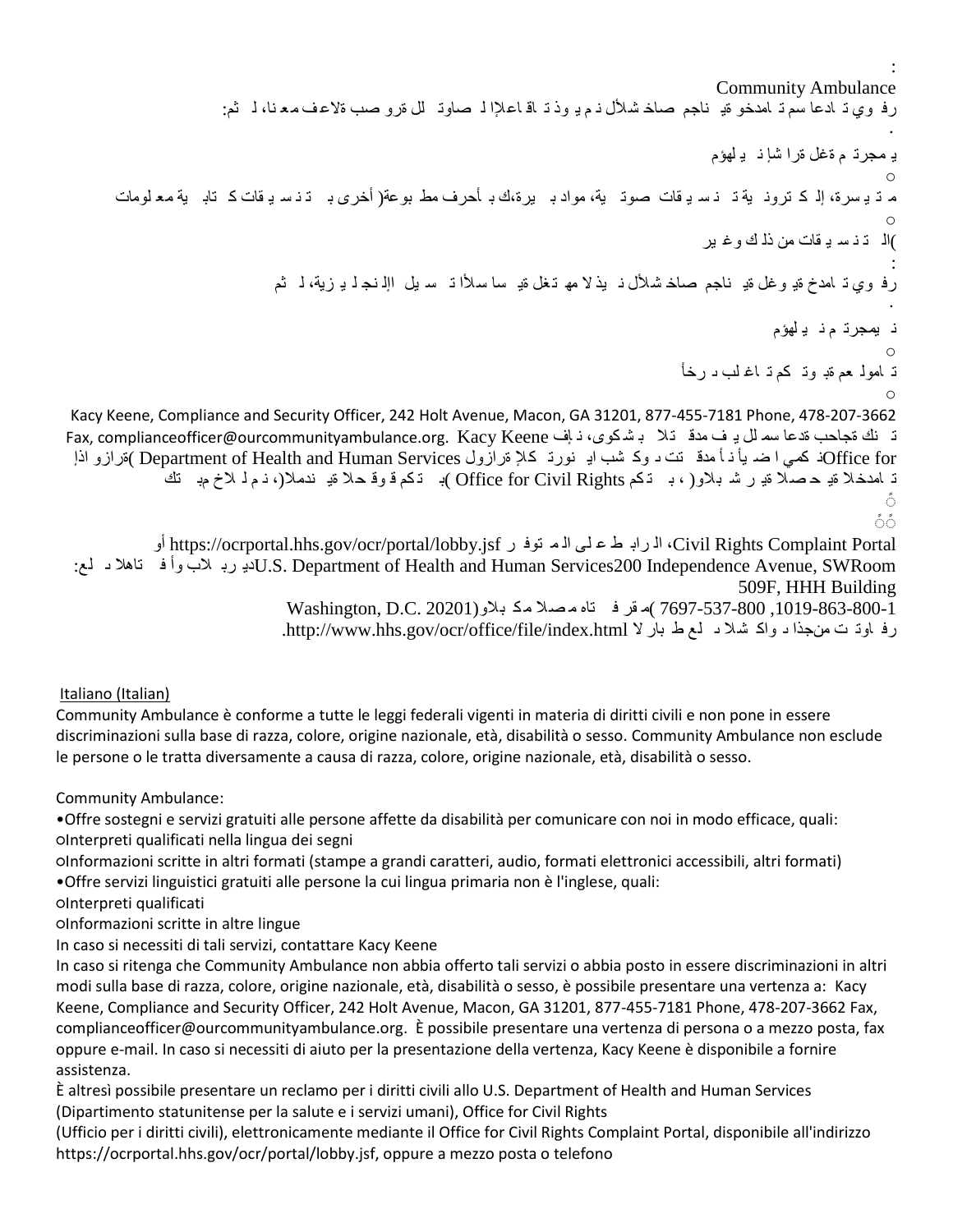all'attenzione di: U.S. Department of Health and Human Services 200 Independence Avenue, SW Room 509F, HHH Building Washington, D.C. 20201 1-800-368-1019, 800-537-7697 (TDD) I moduli di reclamo sono disponibili all'indirizzo [http://www.hhs.gov/ocr/office/file/index.html.](http://www.hhs.gov/ocr/office/file/index.html)

### Tagalog

Sumusunod ang Community Ambulance sa mga naaangkop na Pampederal na batas sa karapatang sibil at hindi nandidiskrimina batay sa lahi, kulay, bansang pinagmulan, edad, kapansanan o kasarian. Ang Community Ambulance ay hindi nagtatangi ng mga tao o hindi nagpapakita ng ibang pakikitungo dahil sa lahi, kulay, bansang pinagmulan, edad, kapansanan o kasarian.

Ang Community Ambulance ay:

•Nagbibigay ng mga libreng tulong at serbisyo sa mga taong may kapansanan upang mahusay silang makipag-ugnayan sa amin, gaya ng:

○Mga kwalipikadong interpreter ng sign language

○Nakasulat na impormasyon sa iba pang mga format (malaking print, audio, mga naa-access na electronic na format, iba pang mga format)

•Nagbibigay ng mga libreng serbisyo sa wika sa mga taong hindi Ingles ang pangunahing wika, gaya ng:

○Mga kwalipikadong interpreter

○Impormasyong nakasulat sa iba pang mga wika

Kung kailangan mo ang mga serbisyong ito, makipag-ugnayan kay Kacy Keene

Kung naniniwala kang hindi naibigay ng Community Ambulance ang mga serbisyong ito o nandiskrimina ito sa ibang paraan batay sa lahi, kulay, bansang pinagmulan, edad, kapansanan o kasarian, maaari kang maghain ng karaingan sa: Kacy Keene, Compliance and Security Officer, 242 Holt Avenue, Macon, GA 31201, 877-455-7181 Phone, 478-207-3662 Fax, complianceofficer@ourcommunityambulance.org. Maaari kang maghain ng karaingan nang personal o sa pamamagitan ng koreo, fax o email. Kung kailangan mo ng tulong sa paghahain ng karaingan, narito si Kacy Keene upang tulungan ka.

Maaari ka ring maghain ng reklamo sa mga karapatang sibil sa U.S. Department of Health and Human Services (Kagawaran ng Mga Serbisyong Pangkalusugan at Pantao ng U.S.), Office for Civil Rights (Tanggapan para sa Mga Karapatang Sibil), sa electronic na paraan sa Office for Civil Rights Complaint Portal, na makikita sa https://ocrportal.hhs.gov/ocr/portal/lobby.jsf, o sa pamamagitan ng koreo o telepono sa: U.S. Department of Health and Human Services 200 Independence Avenue, SW Room 509F, HHH Building Washington, D.C. 20201 1-800-368-1019, 800-537-7697 (TDD) Ang mga form ng reklamo ay makukuha sa [http://www.hhs.gov/ocr/office/file/index.html.](http://www.hhs.gov/ocr/office/file/index.html)

### 日本語 (Japanese)

Community Ambulance は適用される連邦公民権法を遵守し、人種、肌の色、出身国、年齢、障害、または性別 に基づく差別をいたしません。Community Ambulance は人種、肌の色、出身国、年齢、障害、または性別を理 由として人を排除したり、異なる扱いをいたしません。

### Community Ambulance:

•効果的にコミュニケーションを図るため、障害のある人に以下の支援やサポートを無料で提供いたします。 ○資格ある手話通訳者

○その他形式の文字情報(大きな活字、音声信号、手軽な電子形式、その他)

•英語を母語としない人へ以下の言語サービスを無料で提供いたします。

○資格ある通訳者

○英語以外の言語で書かれた情報

これらのサービスを必要とされる場合は、Kacy Keeneまでご連絡ください。

Community Ambulance がこれらのサービスの提供を怠ったり、人種、肌の色、出身国、年齢、障害、または性 別に基づいた何らかの方法で差別したと思われる場合、こちらまで苦情を申し立てることができます:Kacy Keene, Compliance and Security Officer, 242 Holt Avenue, Macon, GA 31201, 877-455-7181 Phone, 478-207-3662 Fax,